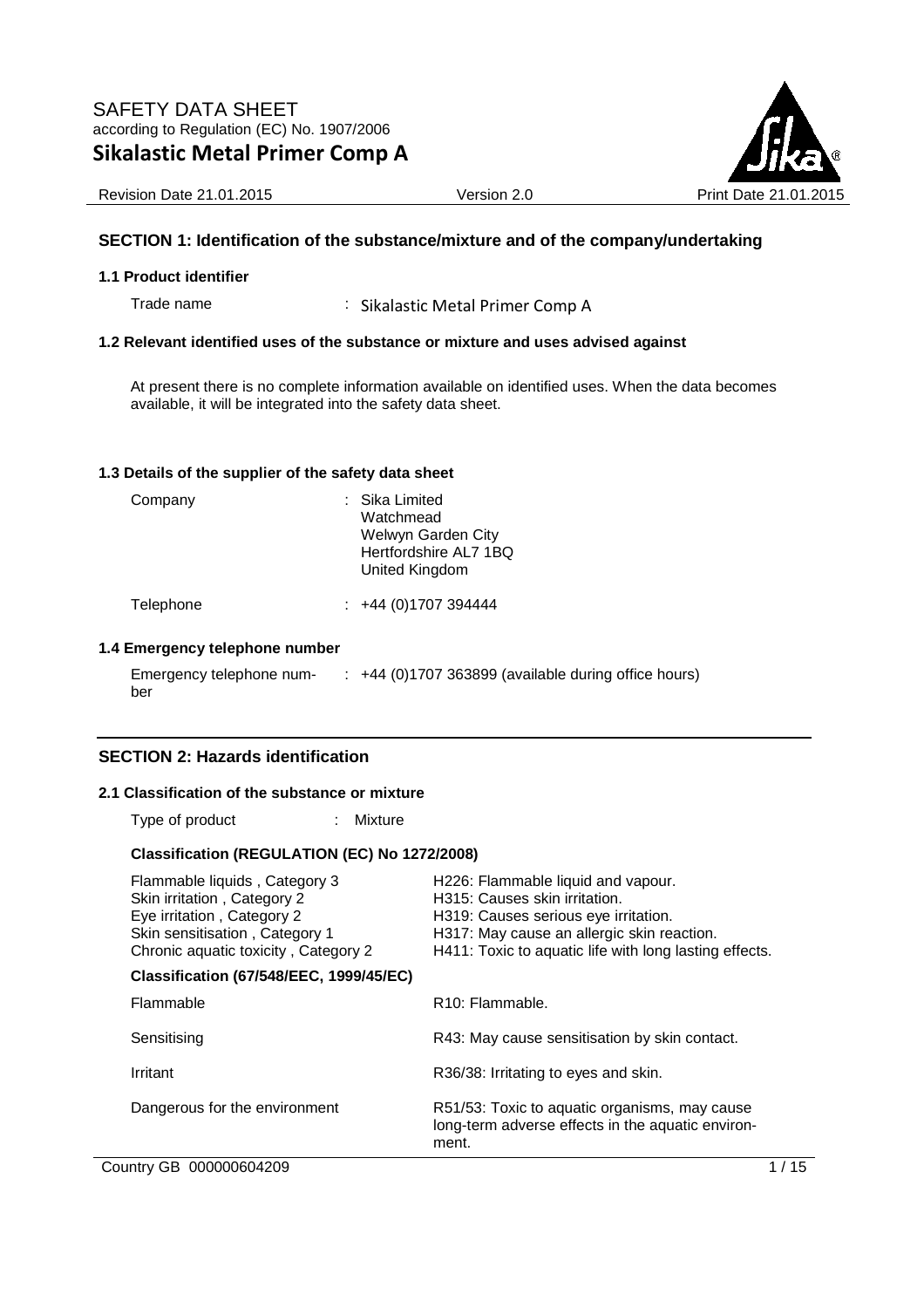

Revision Date 21.01.2015 Version 2.0 Version 2.0 Print Date 21.01

### **2.2 Label elements**

| Labelling (REGULATION (EC) No 1272/2008) |                                                  |                                                                                                                                                                                       |
|------------------------------------------|--------------------------------------------------|---------------------------------------------------------------------------------------------------------------------------------------------------------------------------------------|
| Hazard pictograms                        |                                                  |                                                                                                                                                                                       |
| Signal word                              | Warning                                          |                                                                                                                                                                                       |
| <b>Hazard statements</b>                 | H <sub>226</sub><br>H315<br>H317<br>H319<br>H411 | Flammable liquid and vapour.<br>Causes skin irritation.<br>May cause an allergic skin reaction.<br>Causes serious eye irritation.<br>Toxic to aquatic life with long lasting effects. |
| Precautionary statements                 | <b>Prevention:</b>                               |                                                                                                                                                                                       |
|                                          | P <sub>210</sub>                                 | Keep away from heat, hot surfaces, sparks,<br>open flames and other ignition sources. No<br>smoking.                                                                                  |
|                                          | P <sub>261</sub>                                 | Avoid breathing dust/ fume/ gas/ mist/ va-<br>pours/ spray.                                                                                                                           |
|                                          | P273                                             | Avoid release to the environment.                                                                                                                                                     |
|                                          | <b>Response:</b>                                 |                                                                                                                                                                                       |
|                                          | P303 + P361 + P353                               | IF ON SKIN (or hair): Take off immedi-<br>ately all contaminated clothing. Rinse skin<br>with water/shower.                                                                           |
|                                          | P333 + P313                                      | If skin irritation or rash occurs: Get medical<br>advice/attention.                                                                                                                   |
|                                          | P370 + P378                                      | In case of fire: Use dry sand, dry chemical<br>or alcohol-resistant foam to extinguish.                                                                                               |

Hazardous components which must be listed on the label:

• 500-033-5 reaction product: bisphenol-A-(epichlorhydrin) and epoxy resin (number average molecular weight <= 700)

### **Additional Labelling:**

Contains epoxy constituents. May produce an allergic reaction.

### **2.3 Other hazards**

This mixture contains no substance considered to be persistent, bioaccumulating nor toxic (PBT). This mixture contains no substance considered to be very persistent nor very bioaccumulating (vPvB).

### **SECTION 3: Composition/information on ingredients**

#### **3.2 Mixtures**

Г

# **Hazardous components**

| Chemical Name∴ | $\cdots$<br>Classification | Classification | Concentration |
|----------------|----------------------------|----------------|---------------|
|                |                            |                |               |

Country GB 000000604209 2/15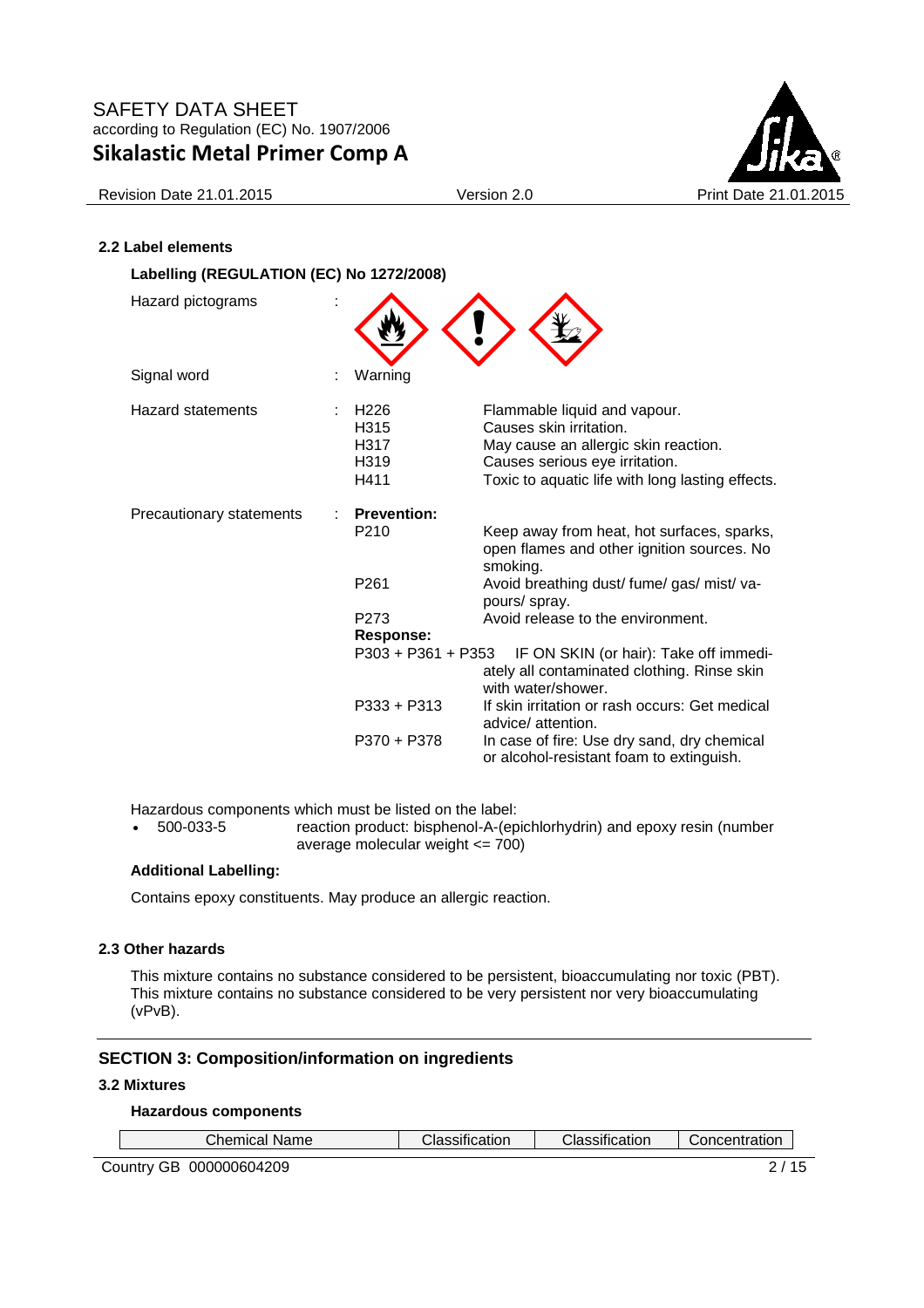

Revision Date 21.01.2015 Version 2.0 Print Date 21.01.2015

| CAS-No.<br>EC-No.<br>Registration number                                                                                                                             | (67/548/EEC)                                                                  | (REGULATION<br>(EC) No<br>1272/2008)                                                                                             | [%]               |
|----------------------------------------------------------------------------------------------------------------------------------------------------------------------|-------------------------------------------------------------------------------|----------------------------------------------------------------------------------------------------------------------------------|-------------------|
| reaction product: bisphenol-A-<br>(epichlorhydrin) and epoxy resin (num-<br>ber average molecular weight <= 700)<br>25068-38-6<br>500-033-5<br>01-2119456619-26-XXXX | Xi, R36/38<br><b>R43</b><br>N, R51/53                                         | Eye Irrit.2, H319<br>Skin Irrit.2, H315<br>Skin Sens.1, H317<br>Aquatic Chronic2,<br>H411                                        | $>= 50 - 5 = 100$ |
| xylene<br>1330-20-7<br>215-535-7<br>01-2119488216-32-XXXX                                                                                                            | <b>R10</b><br>Xn R20/21<br><b>Xi R38</b>                                      | Asp. Tox.1, H304<br>Flam. Liq.3, H226<br>Acute Tox.4, H332<br>Acute Tox.4, H312<br>Skin Irrit.2, H315                            | $>= 2,5 - 5$      |
| Hydrocarbons, C9, aromatics<br>64742-95-6<br>265-199-0<br>01-2119455851-35-XXXX                                                                                      | <b>Xn R65</b><br><b>R10</b><br>Xi R37<br><b>R66</b><br><b>R67</b><br>N R51/53 | Flam. Liq.3, H226<br><b>STOT SE3 H335,</b><br>H336<br>Asp. Tox.1, H304<br><b>Aquatic Chronic2,</b><br>H411                       | $>= 2.5 - 5$      |
| 1,2,4-trimethylbenzene<br>95-63-6<br>202-436-9                                                                                                                       | <b>R10</b><br><b>Xn R20</b><br>Xi, R36/37/38<br>N R51/53                      | Flam. Liq.3, H226<br>Acute Tox.4, H332<br>Eye Irrit.2, H319<br>STOT SE3, H335<br>Skin Irrit.2, H315<br>Aquatic Chronic2;<br>H411 | $>= 1 - 2.5$      |
| 1,3,5-trimethylbenzene<br>108-67-8<br>203-604-4                                                                                                                      | <b>R10</b><br>Xi R37<br>N R51/53                                              | Flam. Liq.3; H226<br>STOT SE3, H335<br>Aquatic Chronic2;<br>H411                                                                 | $>= 0,25 - 1$     |
| propylbenzene<br>103-65-1<br>203-132-9                                                                                                                               | <b>R10</b><br><b>Xn R65</b><br><b>Xi, R37</b><br>N R51/53                     | Flam. Liq.3; H226<br>Asp. Tox.1, H304<br>STOT SE3, H335<br>Aquatic Chronic2;<br>H411                                             | < 0,25            |
| cumene<br>98-82-8<br>202-704-5                                                                                                                                       | <b>R10</b><br><b>Xn R65</b><br>Xi R37<br>N R51/53                             | Flam. Liq.3; H226<br>Asp. Tox.1, H304<br>STOT SE3, H335<br><b>Aquatic Chronic2</b><br>H411                                       | < 0,25            |

Remarks : Substances with a workplace exposure limit

For the full text of the R-phrases mentioned in this Section, see Section 16. For the full text of the H-Statements mentioned in this Section, see Section 16.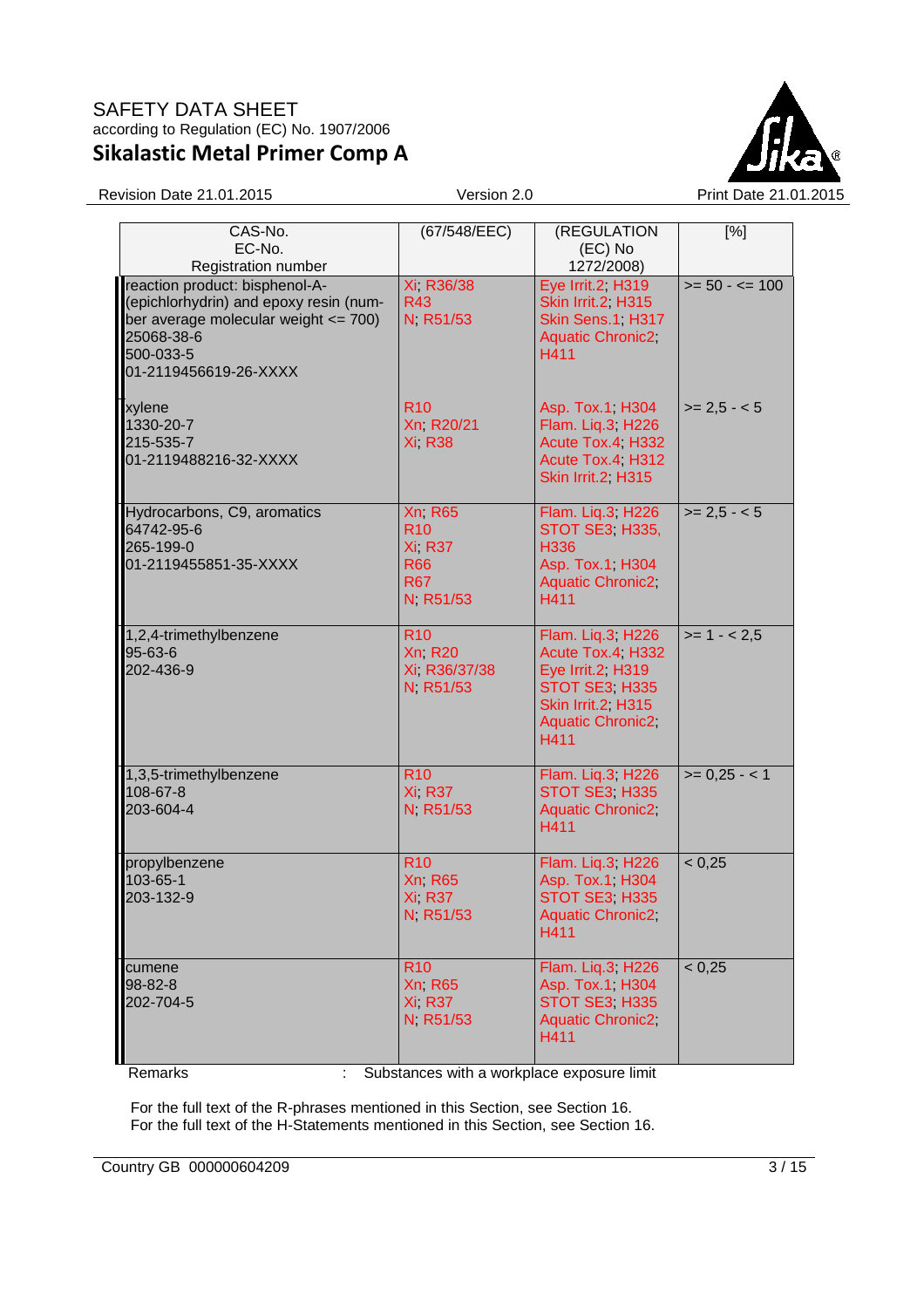

### **SECTION 4: First aid measures**

| 4.1 Description of first aid measures |                                                                                                                                                                                   |
|---------------------------------------|-----------------------------------------------------------------------------------------------------------------------------------------------------------------------------------|
| General advice                        | : Move out of dangerous area.<br>Consult a physician.<br>Show this safety data sheet to the doctor in attendance.                                                                 |
| If inhaled                            | : Move to fresh air.<br>Consult a physician after significant exposure.                                                                                                           |
| In case of skin contact               | : Take off contaminated clothing and shoes immediately.<br>Wash off with soap and plenty of water.<br>If symptoms persist, call a physician.                                      |
| In case of eye contact                | : Immediately flush eye(s) with plenty of water.<br>Remove contact lenses.<br>Keep eye wide open while rinsing.<br>If eye irritation persists, consult a specialist.              |
| If swallowed                          | : Do not induce vomiting without medical advice.<br>Rinse mouth with water.<br>Do not give milk or alcoholic beverages.<br>Never give anything by mouth to an unconscious person. |
|                                       | 4.2 Most important symptoms and effects, both acute and delayed                                                                                                                   |
| Symptoms                              | : Allergic reactions<br>Excessive lachrymation<br>Erythema<br><b>Dermatitis</b><br>See Section 11 for more detailed information on health effects<br>and symptoms.                |
| <b>Risks</b>                          | : irritant effects<br>sensitising effects                                                                                                                                         |
|                                       | 4.3 Indication of any immediate medical attention and special treatment needed                                                                                                    |
| Treatment                             | Treat symptomatically.                                                                                                                                                            |

# **SECTION 5: Firefighting measures**

### **5.1 Extinguishing media**

| Suitable extinguishing media      | : Alcohol-resistant foam, Carbon dioxide (CO2), Dry chemical |
|-----------------------------------|--------------------------------------------------------------|
| Unsuitable extinguishing<br>media | : Water, High volume water jet                               |

### **5.2 Special hazards arising from the substance or mixture**

| Country GB | 000000604209 | <b>16</b> |
|------------|--------------|-----------|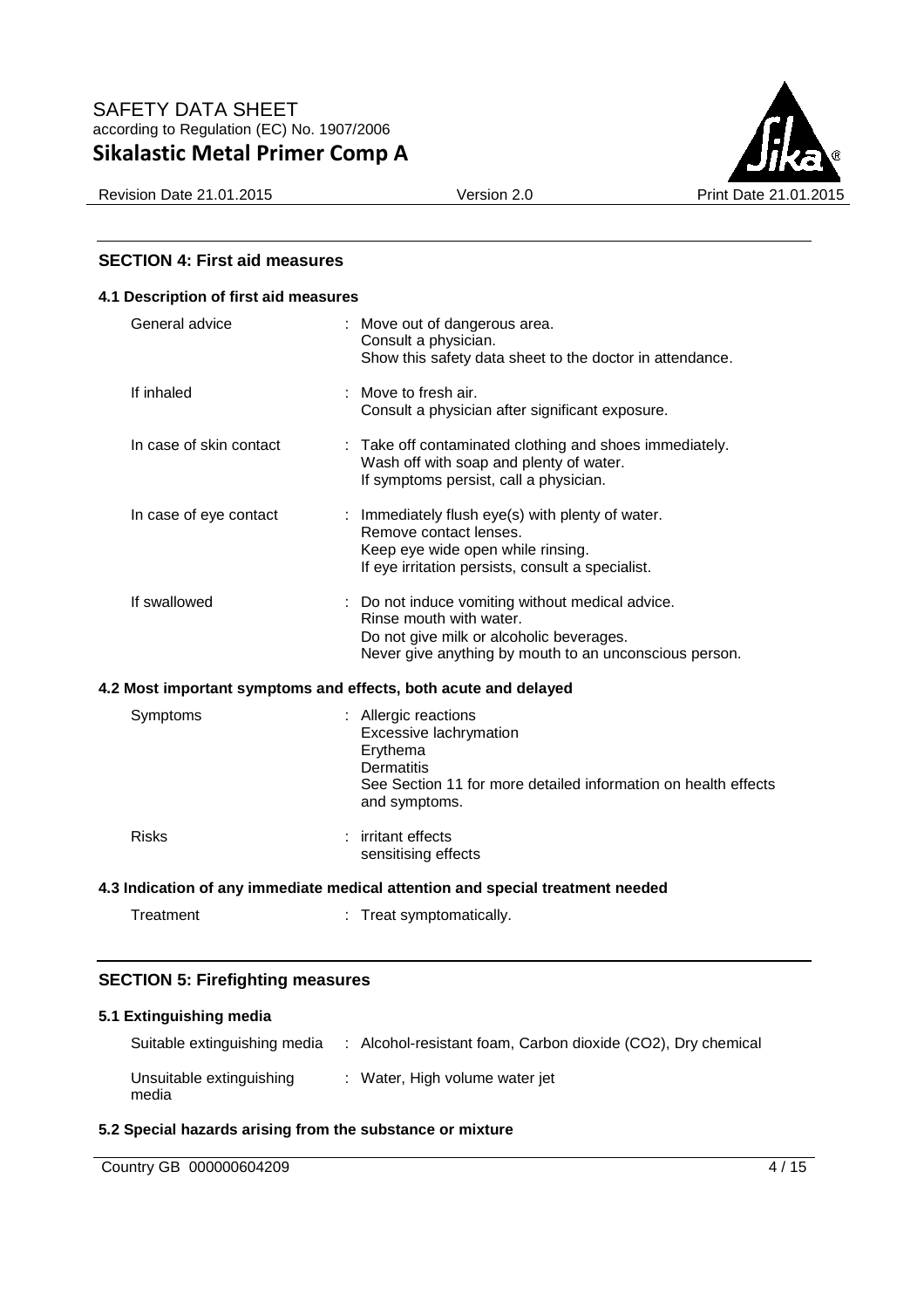

| <b>Revision Date 21.01.2015</b>           | Version 2.0                                                                                                                                                                                                                                                                       | Print Date 21.01 |
|-------------------------------------------|-----------------------------------------------------------------------------------------------------------------------------------------------------------------------------------------------------------------------------------------------------------------------------------|------------------|
| Specific hazards during fire-<br>fighting | : Do not use a solid water stream as it may scatter and spread<br>fire. Do not allow run-off from fire fighting to enter drains or<br>water courses.                                                                                                                              |                  |
| Hazardous combustion prod-<br>ucts        | : No hazardous combustion products are known                                                                                                                                                                                                                                      |                  |
| 5.3 Advice for firefighters               |                                                                                                                                                                                                                                                                                   |                  |
| for firefighters                          | Special protective equipment : In the event of fire, wear self-contained breathing apparatus.                                                                                                                                                                                     |                  |
| Further information                       | : Use water spray to cool unopened containers. Collect contam-<br>inated fire extinguishing water separately. This must not be<br>discharged into drains. Fire residues and contaminated fire<br>extinguishing water must be disposed of in accordance with<br>local regulations. |                  |

### **SECTION 6: Accidental release measures**

# **6.1 Personal precautions, protective equipment and emergency procedures**

| Personal precautions                                      |  | : Use personal protective equipment.<br>Remove all sources of ignition.<br>Deny access to unprotected persons.                      |
|-----------------------------------------------------------|--|-------------------------------------------------------------------------------------------------------------------------------------|
|                                                           |  | Beware of vapours accumulating to form explosive concentra-<br>tions. Vapours can accumulate in low areas.                          |
| 6.2 Environmental precautions                             |  |                                                                                                                                     |
| Environmental precautions                                 |  | : Prevent product from entering drains.<br>If the product contaminates rivers and lakes or drains inform<br>respective authorities. |
| 6.3 Methods and materials for containment and cleaning up |  |                                                                                                                                     |

| Methods for cleaning up | : Contain spillage, and then collect with non-combustible ab-<br>sorbent material, (e.g. sand, earth, diatomaceous earth, ver-<br>miculite) and place in container for disposal according to local<br>/ national regulations (see section 13). |
|-------------------------|------------------------------------------------------------------------------------------------------------------------------------------------------------------------------------------------------------------------------------------------|
|                         |                                                                                                                                                                                                                                                |

### **6.4 Reference to other sections**

For personal protection see section 8.

# **SECTION 7: Handling and storage**

### **7.1 Precautions for safe handling**

| Advice on safe handling | Do not breathe vapours or spray mist. Avoid exceeding of the |
|-------------------------|--------------------------------------------------------------|
| Country GB 000000604209 | 5/15                                                         |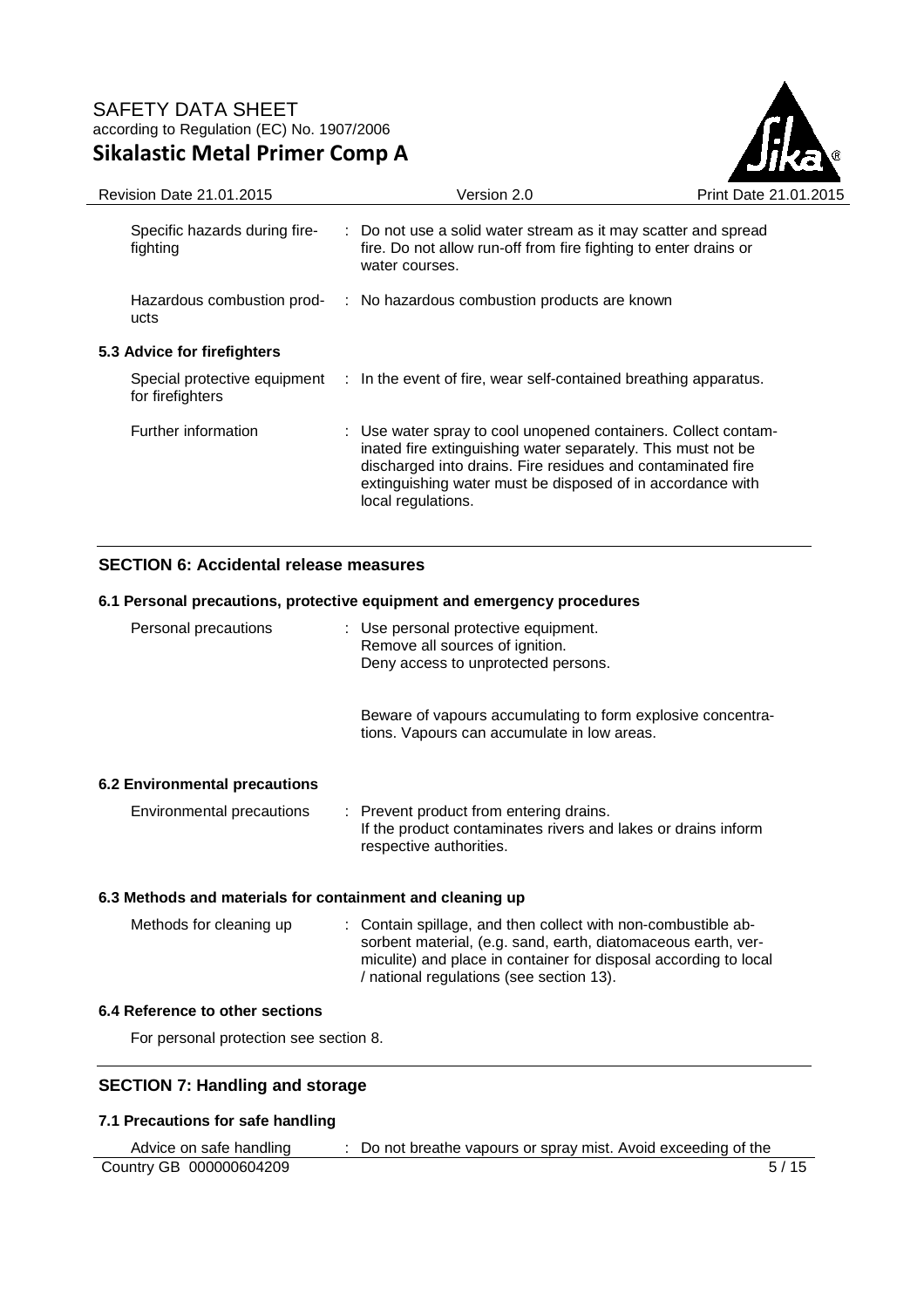

|                                                                  | given occupational exposure limits (see section 8). Do not get<br>in eyes, on skin, or on clothing. For personal protection see<br>section 8. Persons with a history of skin sensitisation prob-<br>lems or asthma, allergies, chronic or recurrent respiratory<br>disease should not be employed in any process in which this<br>mixture is being used. Smoking, eating and drinking should be<br>prohibited in the application area. Take precautionary<br>measures against static discharge. Open drum carefully as<br>content may be under pressure. Take necessary action to<br>avoid static electricity discharge (which might cause ignition of<br>organic vapours). Follow standard hygiene measures when<br>handling chemical products |
|------------------------------------------------------------------|-------------------------------------------------------------------------------------------------------------------------------------------------------------------------------------------------------------------------------------------------------------------------------------------------------------------------------------------------------------------------------------------------------------------------------------------------------------------------------------------------------------------------------------------------------------------------------------------------------------------------------------------------------------------------------------------------------------------------------------------------|
| Advice on protection against<br>fire and explosion               | : Use explosion-proof equipment. Keep away from heat, hot<br>surfaces, sparks, open flames and other ignition sources. No<br>smoking. Take precautionary measures against electrostatic<br>discharges.                                                                                                                                                                                                                                                                                                                                                                                                                                                                                                                                          |
| Hygiene measures                                                 | : Handle in accordance with good industrial hygiene and safety<br>practice. When using do not eat or drink. When using do not<br>smoke. Wash hands before breaks and at the end of workday.                                                                                                                                                                                                                                                                                                                                                                                                                                                                                                                                                     |
| 7.2 Conditions for safe storage, including any incompatibilities |                                                                                                                                                                                                                                                                                                                                                                                                                                                                                                                                                                                                                                                                                                                                                 |
| Requirements for storage<br>areas and containers                 | : Keep container tightly closed in a dry and well-ventilated<br>place. Containers which are opened must be carefully re-<br>sealed and kept upright to prevent leakage. Store in accord-<br>ance with local regulations.                                                                                                                                                                                                                                                                                                                                                                                                                                                                                                                        |
| Other data                                                       | : No decomposition if stored and applied as directed.                                                                                                                                                                                                                                                                                                                                                                                                                                                                                                                                                                                                                                                                                           |
| 7.3 Specific end use(s)                                          |                                                                                                                                                                                                                                                                                                                                                                                                                                                                                                                                                                                                                                                                                                                                                 |
| Specific use(s)                                                  | : No data available                                                                                                                                                                                                                                                                                                                                                                                                                                                                                                                                                                                                                                                                                                                             |

# **SECTION 8: Exposure controls/personal protection**

### **8.1 Control parameters**

### **Components with workplace control parameters**

| Components             | CAS-No.       | Value       | Control parame-<br>ters <sup>*</sup> | Basis *        |
|------------------------|---------------|-------------|--------------------------------------|----------------|
| xylene                 | 1330-20-7     | <b>TWA</b>  | 50 ppm<br>220 mg/m3                  | GB EH40        |
|                        |               | <b>STEL</b> | $100$ ppm<br>441 mg/m3               | <b>GB EH40</b> |
|                        |               | <b>TWA</b>  | 50 ppm<br>$221 \text{ mg/m}$         | 2000/39/EC     |
|                        |               | <b>STEL</b> | $100$ ppm<br>442 mg/m3               | 2000/39/EC     |
| 1,2,4-trimethylbenzene | $95 - 63 - 6$ | <b>TWA</b>  | 20 ppm                               | 2000/39/EC     |

Country GB 000000604209 6/15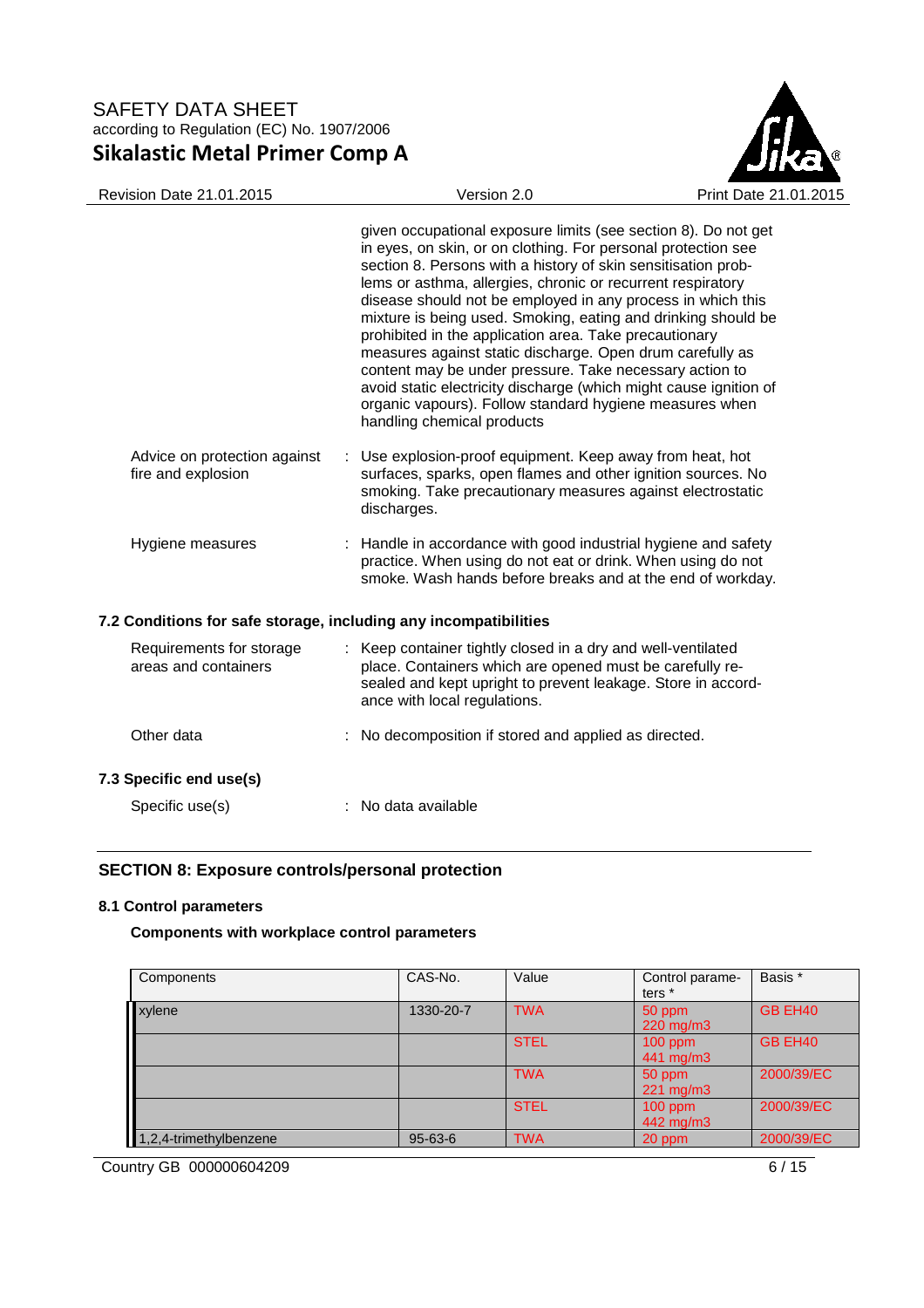

### Revision Date 21.01.2015 **Version 2.0** Version 2.0 Print Date 21.01

| Τ                         |               |             | $100$ mg/m $3$       |            |
|---------------------------|---------------|-------------|----------------------|------------|
| $1,3,5$ -trimethylbenzene | 108-67-8      | <b>TWA</b>  | 20 ppm               | 2000/39/EC |
|                           |               |             | $100 \text{ mg/m}$ 3 |            |
| cumene                    | $98 - 82 - 8$ | <b>TWA</b>  | 20 ppm               | 2000/39/EC |
|                           |               |             | 100 mg/m3            |            |
|                           |               | <b>STEL</b> | 50 ppm               | 2000/39/EC |
|                           |               |             | 250 mg/m3            |            |
|                           |               | <b>TWA</b>  | 25 ppm               | GB EH40    |
|                           |               |             | $125 \text{ mg/m}$   |            |
|                           |               | <b>STEL</b> | 50 ppm               | GB EH40    |
|                           |               |             | 250 mg/m3            |            |

### **Biological occupational exposure limits**

| Substance name | CAS-No.   | Control parameters                                           | Sampling time | <b>Basis</b>          |
|----------------|-----------|--------------------------------------------------------------|---------------|-----------------------|
| xylene         | 1330-20-7 | methyl hippuric<br>acid 650mmol/mol<br>creatinine<br>(Urine) | Post shift    | GB EH40<br><b>BAT</b> |

### **8.2 Exposure controls**

# **Personal protective equipment**  Eye protection : Safety glasses with side-shields Eye wash bottle with pure water Hand protection : Chemical-resistant, impervious gloves complying with an approved standard must be worn at all times when handling chemical products. Reference number EN 374. Follow manufacturer specifications. Suitable for short time use or protection against splashes: Butyl rubber/nitrile rubber gloves (0,4 mm), Contaminated gloves should be removed. Suitable for permanent exposure: Viton gloves (0.4 mm), breakthrough time >30 min. Skin and body protection : Protective clothing (e.g. Safety shoes acc. to EN ISO 20345, long-sleeved working clothing, long trousers). Rubber aprons and protective boots are additionaly recommended for mixing and stirring work. Respiratory protection : Respirator selection must be based on known or anticipated exposure levels, the hazards of the product and the safe working limits of the selected respirator. organic vapor filter (Type A) A1: < 1000 ppm; A2: < 5000 ppm; A3: < 10000 ppm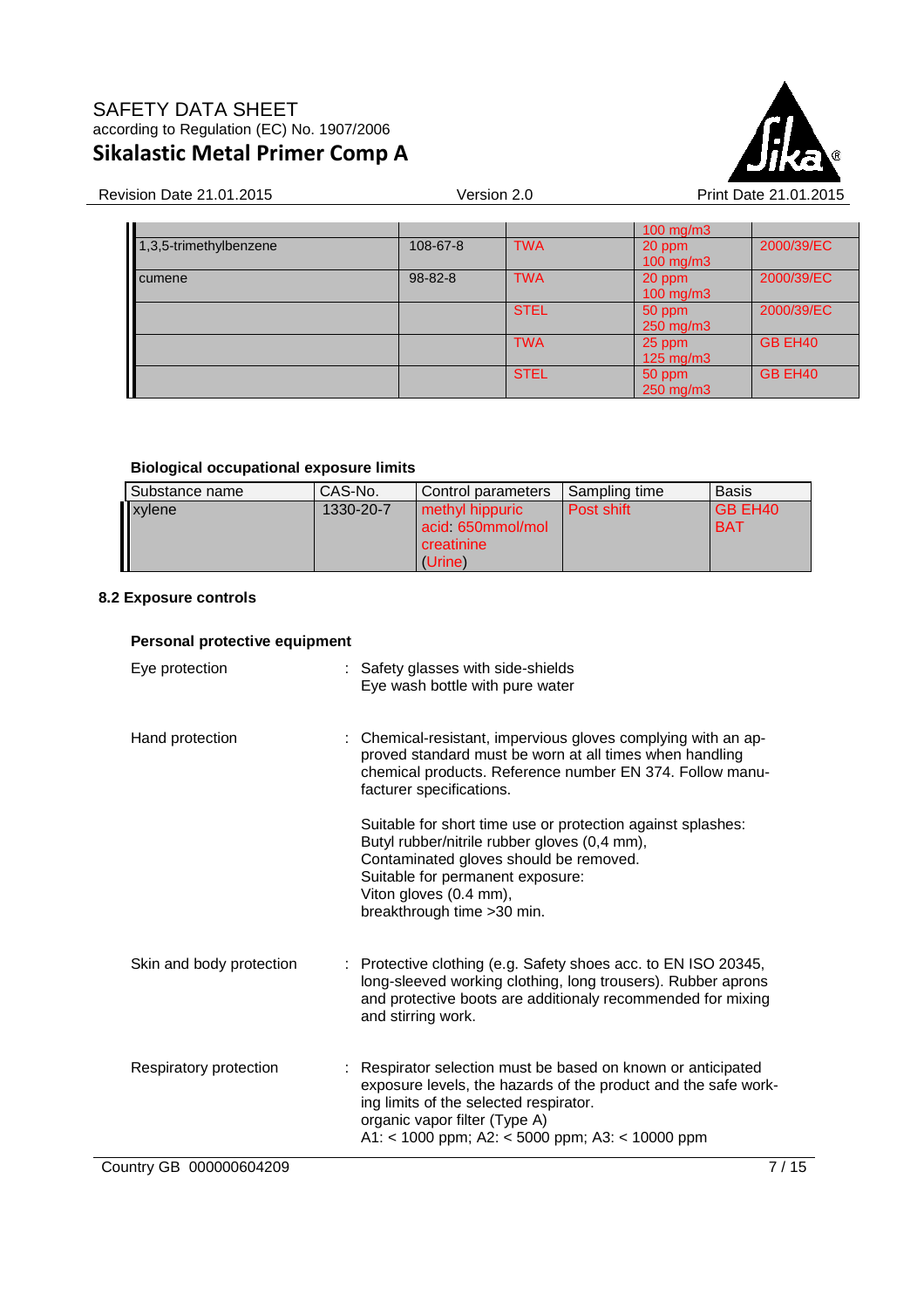

Revision Date 21.01.2015 Version 2.0 Print Date 21.01.2015

Ensure adequate ventilation. This can be achieved by local exhaust extraction or by general ventilation. (EN 689 - Methods for determining inhalation exposure). This applies in particular to the mixing / stirring area. In case this is not sufficent to keep the concentrations under the occupational exposure limits then respiration protection measures must be used.

#### **Environmental exposure controls**

General advice : Prevent product from entering drains. If the product contaminates rivers and lakes or drains inform respective authorities.

### **SECTION 9: Physical and chemical properties**

#### **9.1 Information on basic physical and chemical properties**

| Appearance                               | t.                        | liquid                            |
|------------------------------------------|---------------------------|-----------------------------------|
| Colour                                   |                           | grey                              |
| Odour                                    |                           | characteristic                    |
| <b>Odour Threshold</b>                   | t.                        | No data available                 |
| Flash point                              | t                         | 43 °C                             |
| Ignition temperature                     | t                         | 465 °C                            |
| Lower explosion limit (Vol%)             | $\mathbb{R}^{\mathbb{Z}}$ | No data available                 |
| Upper explosion limit (Vol%)             | ÷                         | No data available                 |
| Flammability (solid, gas)                | ÷                         | No data available                 |
| Oxidizing properties                     | t                         | No data available                 |
| Auto-ignition temperature                | t.                        | No data available                 |
| рH                                       | t.                        | No data available                 |
| Melting point/range / Freez-             | t.                        | No data available                 |
| ing point<br>Boiling point/boiling range | ÷.                        | No data available                 |
| Vapour pressure                          |                           | No data available                 |
| Density                                  |                           | ca.1,4 g/cm3<br>at 20 $\degree$ C |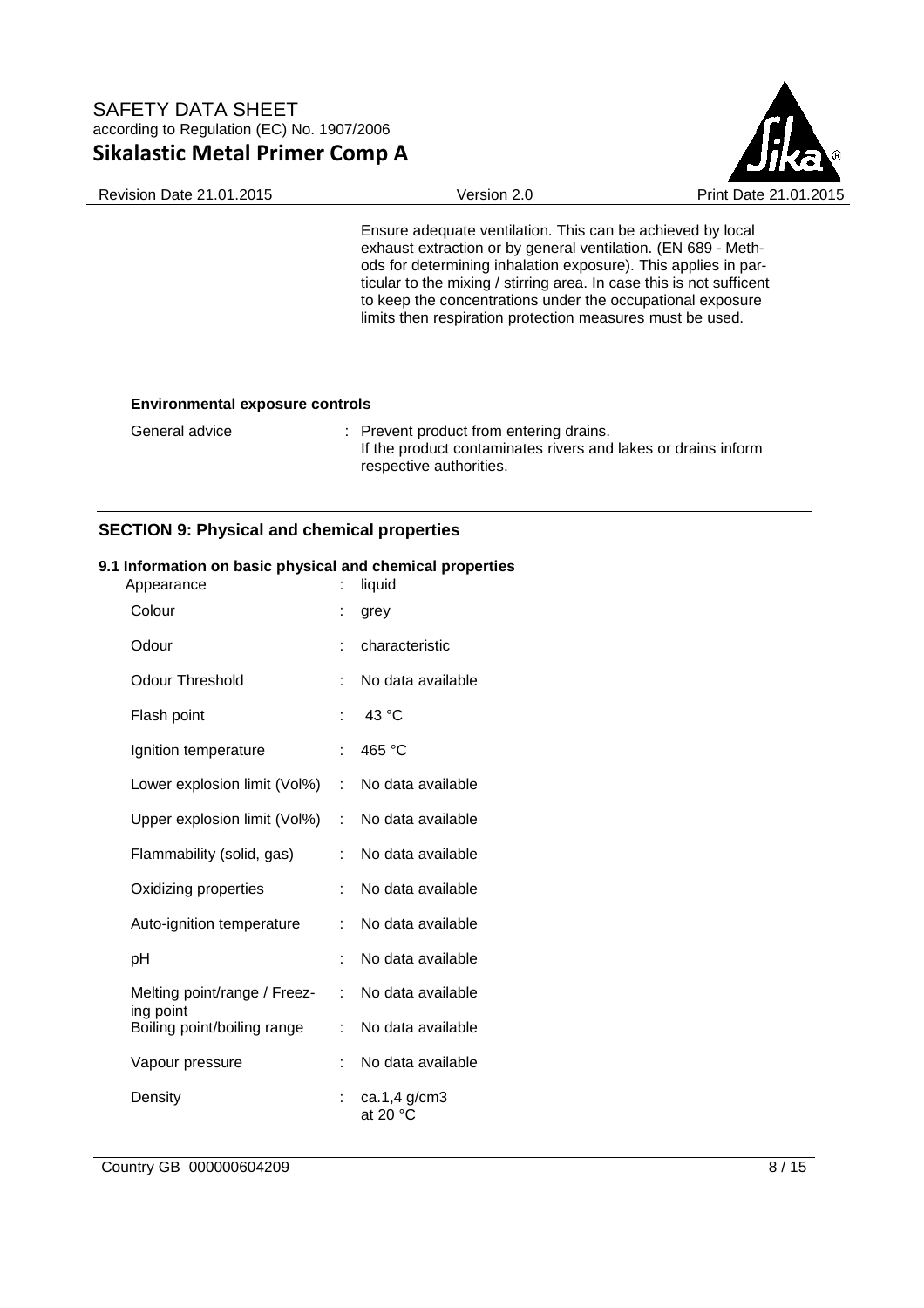

| <b>Revision Date 21.01.2015</b>            | Version 2.0                               | Print Date 21.01.2015 |  |
|--------------------------------------------|-------------------------------------------|-----------------------|--|
| Water solubility                           | Note: insoluble<br>÷.                     |                       |  |
| Partition coefficient: n-<br>octanol/water | No data available<br>÷.                   |                       |  |
| Viscosity, dynamic                         | : No data available                       |                       |  |
| Viscosity, kinematic                       | $> 7$ mm $2/s$<br>÷.<br>at $40^{\circ}$ C |                       |  |
| Relative vapour density                    | No data available<br>÷.                   |                       |  |
| Evaporation rate                           | No data available                         |                       |  |
| 9.2 Other information<br>No data available |                                           |                       |  |

### **SECTION 10: Stability and reactivity**

#### **10.1 Reactivity**

No dangerous reaction known under conditions of normal use.

### **10.2 Chemical stability**

The product is chemically stable.

### **10.3 Possibility of hazardous reactions**

| Hazardous reactions                   |  | : Stable under recommended storage conditions. |  |  |
|---------------------------------------|--|------------------------------------------------|--|--|
|                                       |  | Vapours may form explosive mixture with air.   |  |  |
| 10.4 Conditions to avoid              |  |                                                |  |  |
| Conditions to avoid                   |  | : Heat, flames and sparks.                     |  |  |
| 10.5 Incompatible materials           |  |                                                |  |  |
| Materials to avoid                    |  | $:$ No data available                          |  |  |
| 10.6 Hazardous decomposition products |  |                                                |  |  |

### **SECTION 11: Toxicological information**

#### **11.1 Information on toxicological effects**

### **Acute toxicity**

#### **Components:**

**reaction product: bisphenol-A-(epichlorhydrin) and epoxy resin (number average molecular weight <= 700) :**  Acute oral toxicity : LD50 Oral rat: > 5.000 mg/kg

Country GB 000000604209 9/15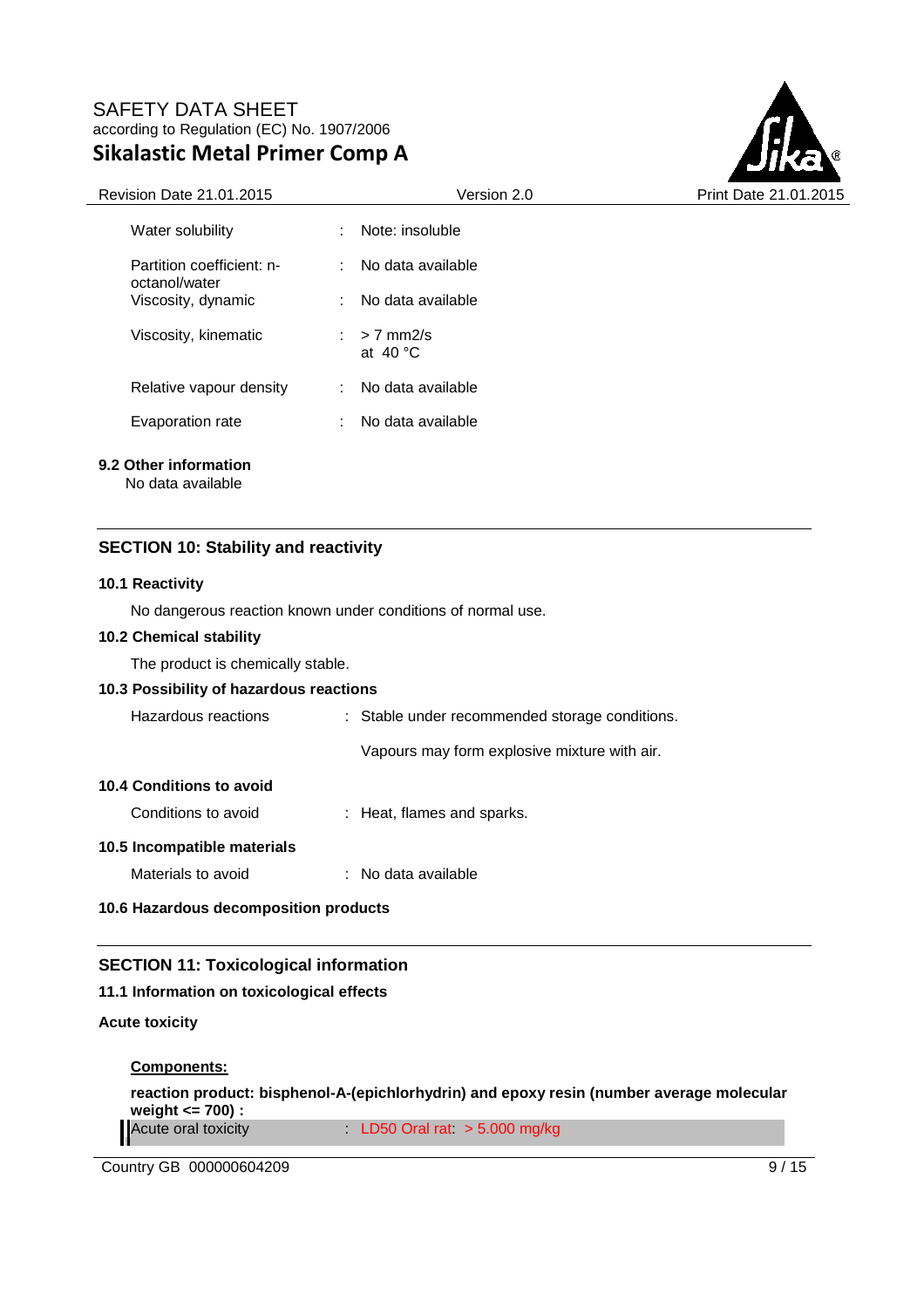

| Revision Date 21.01.2015 | Version 2.0 |
|--------------------------|-------------|
|                          |             |

| LD50 Dermal rabbit $>$ 20.000 mg/kg                                                    |
|----------------------------------------------------------------------------------------|
|                                                                                        |
| Acute toxicity estimate 1.100 mg/kg<br>Method: Converted acute toxicity point estimate |
| Hydrocarbons, C9, aromatics :                                                          |
| LD50 Oral rat $> 2.000$ mg/kg                                                          |
| LD50 Dermal rabbit $> 2.000$ mg/kg                                                     |
|                                                                                        |

### **Skin corrosion/irritation**

## **Product**

Causes skin irritation.

### **Serious eye damage/eye irritation**

### **Product**

Causes serious eye irritation.

### **Respiratory or skin sensitisation**

### **Product**

May cause an allergic skin reaction.

### **Germ cell mutagenicity**

# **Product**

| Mutagenicity | No data available |
|--------------|-------------------|
|              |                   |

# **Carcinogenicity**

### **Product**

| Carcinogenicity | No data available |
|-----------------|-------------------|
|                 |                   |

# **Reproductive Toxicity/Fertility**

| Reproductive toxicity | No data available |
|-----------------------|-------------------|
|                       |                   |

### No data available

### **Reproductive Toxicity/Development/Teratogenicity**

| Teratogenicity | No data available |
|----------------|-------------------|
|----------------|-------------------|

No data available

Country GB 000000604209 10 / 15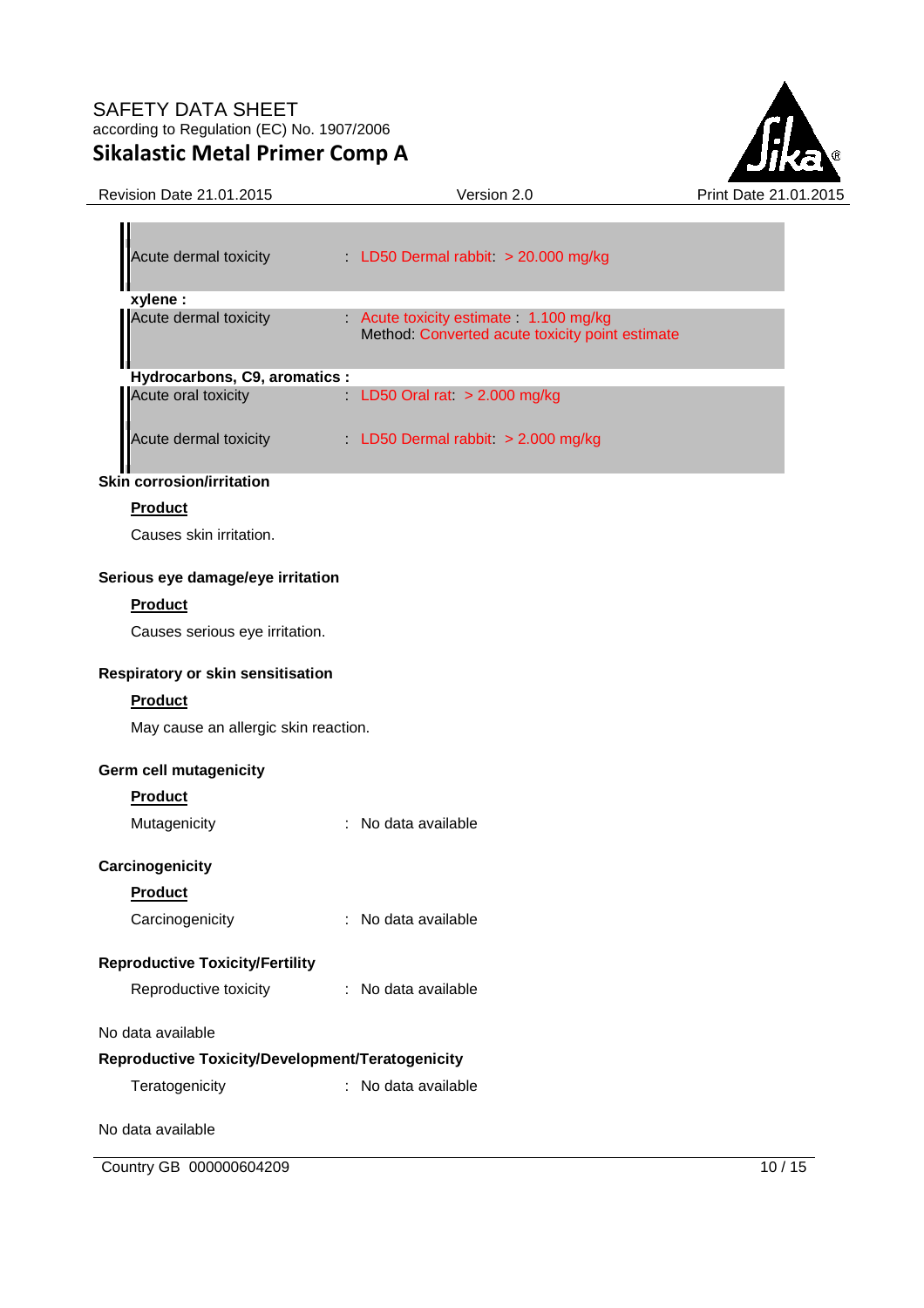

### Revision Date 21.01.2015 **Version 2.0** Version 2.0 Print Date 21

# **STOT - single exposure**

No data available

**STOT - repeated exposure** 

No data available

**Aspiration toxicity** 

No data available

# **SECTION 12: Ecological information**

### **12.1 Toxicity**

### **Components:**

**Hydrocarbons, C9, aromatics :** 

Toxicity to algae : 2,6 - 2,9 mg/l, 72 h, Pseudokirchneriella subcapitata (green algae)

### **12.2 Persistence and degradability**

No data available

### **12.3 Bioaccumulative potential**

No data available

### **12.4 Mobility in soil**

No data available

# **12.5 Results of PBT and vPvB assessment**

### **Product:**

Assessment : This substance/mixture contains no components considered to be either persistent, bioaccumulative and toxic (PBT), or very persistent and very bioaccumulative (vPvB) at levels of 0.1% or higher.

#### **12.6 Other adverse effects**

No data available

# **SECTION 13: Disposal considerations**

#### **13.1 Waste treatment methods**

Product : The generation of waste should be avoided or minimized wherever possible. Empty containers or liners may retain some product residues. This material and its container must be disposed of in a safe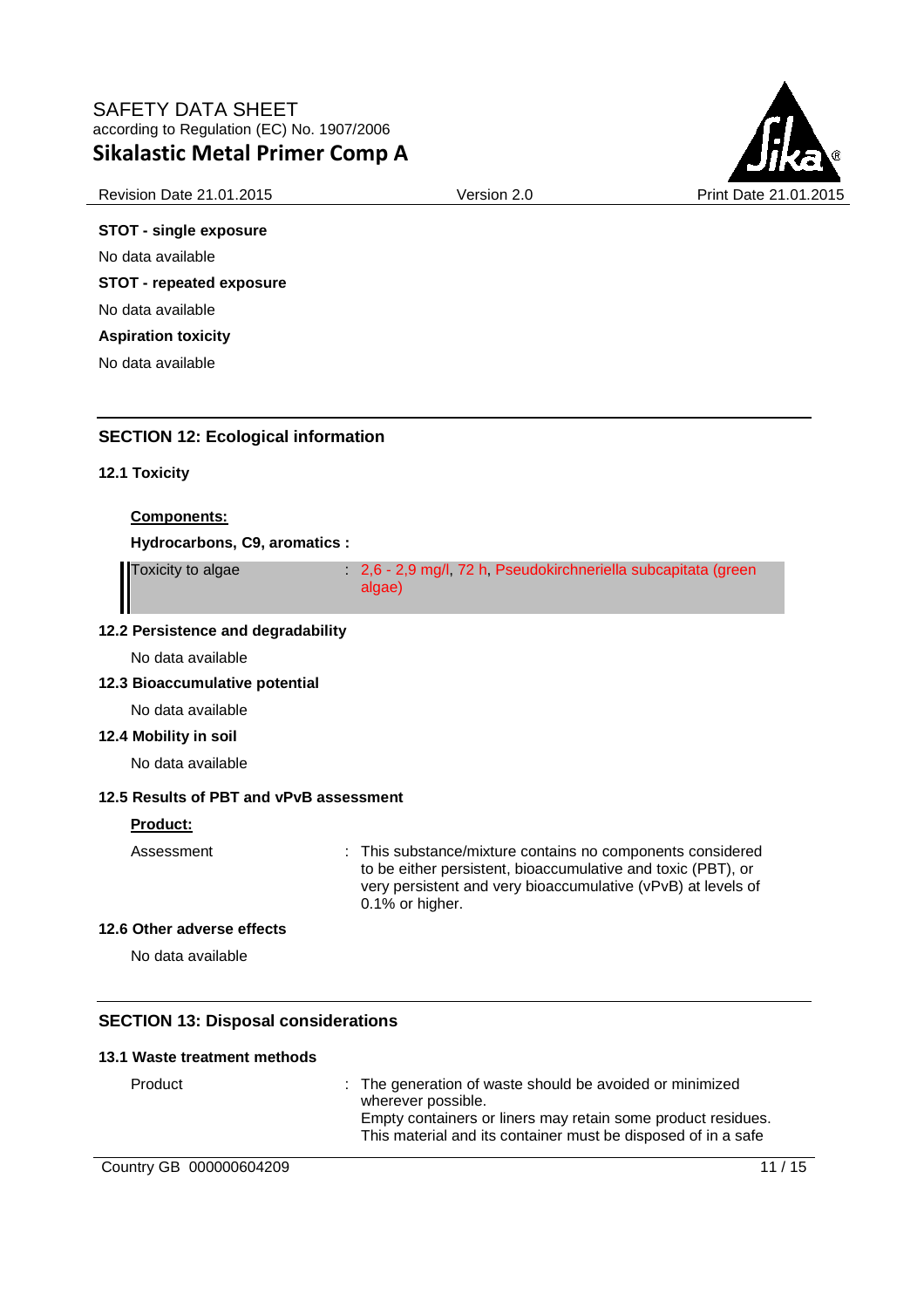

| <b>Revision Date 21.01.2015</b> | Version 2.0                                                                                                                                                                                                                                                                                                                                                                                                                                  | Print Date 21.01.2015 |
|---------------------------------|----------------------------------------------------------------------------------------------------------------------------------------------------------------------------------------------------------------------------------------------------------------------------------------------------------------------------------------------------------------------------------------------------------------------------------------------|-----------------------|
|                                 | way.<br>Dispose of surplus and non-recyclable products via a licensed<br>waste disposal contractor.<br>Disposal of this product, solutions and any by-products should<br>at all times comply with the requirements of environmental<br>protection and waste disposal legislation and any regional<br>local authority requirements.<br>Avoid dispersal of spilled material and runoff and contact with<br>soil, waterways, drains and sewers. |                       |
| European Waste Catalogue        | : 08 01 11* waste paint and varnish containing organic sol-<br>vents or other dangerous substances                                                                                                                                                                                                                                                                                                                                           |                       |
| Contaminated packaging          | $\therefore$ 15 01 10* packaging containing residues of or contaminated<br>by dangerous substances                                                                                                                                                                                                                                                                                                                                           |                       |

# **SECTION 14: Transport information**

| <b>ADR</b>                                       |                    |
|--------------------------------------------------|--------------------|
| 14.1 UN number                                   | : 1263             |
| 14.2 Description of the goods                    | : PAINT            |
| 14.3 Class                                       | - 3                |
| 14.4 Packing group                               | $: \mathbb{H}$     |
| <b>Classification Code</b>                       | $:$ F1             |
| Labels                                           | $\mathbf{3}$       |
| Tunnel restriction code                          | : $(D/E)$          |
| 14.5 Environmentally hazard-                     | : yes              |
| ous                                              |                    |
| <b>ADR</b>                                       |                    |
| Transport according to chapter 3.4 (LQ) possible |                    |
|                                                  |                    |
| <b>IATA</b>                                      |                    |
| 14.1 UN number                                   | : 1263             |
| 14.2 Description of the goods                    | : Paint            |
| 14.3 Class                                       | 3                  |
| 14.4 Packing group                               | : III              |
| Labels                                           | : 3                |
| 14.5 Environmentally hazard-                     | : yes              |
| ous                                              |                    |
| <b>IMDG</b>                                      |                    |
| 14.1 UN number                                   | : 1263             |
| 14.2 Description of the goods                    | ×.<br><b>PAINT</b> |
|                                                  |                    |
| 14.3 Class                                       | (epoxy resin)<br>3 |
| 14.4 Packing group                               | $: \mathbb{H}$     |
| Labels                                           | 3                  |
| EmS Number 1                                     | - F-E              |
| EmS Number 2                                     | : S-E              |
| <b>14.5 Marine pollutant</b>                     |                    |
|                                                  | yes                |

**Country GB 000000604209** 12 / 15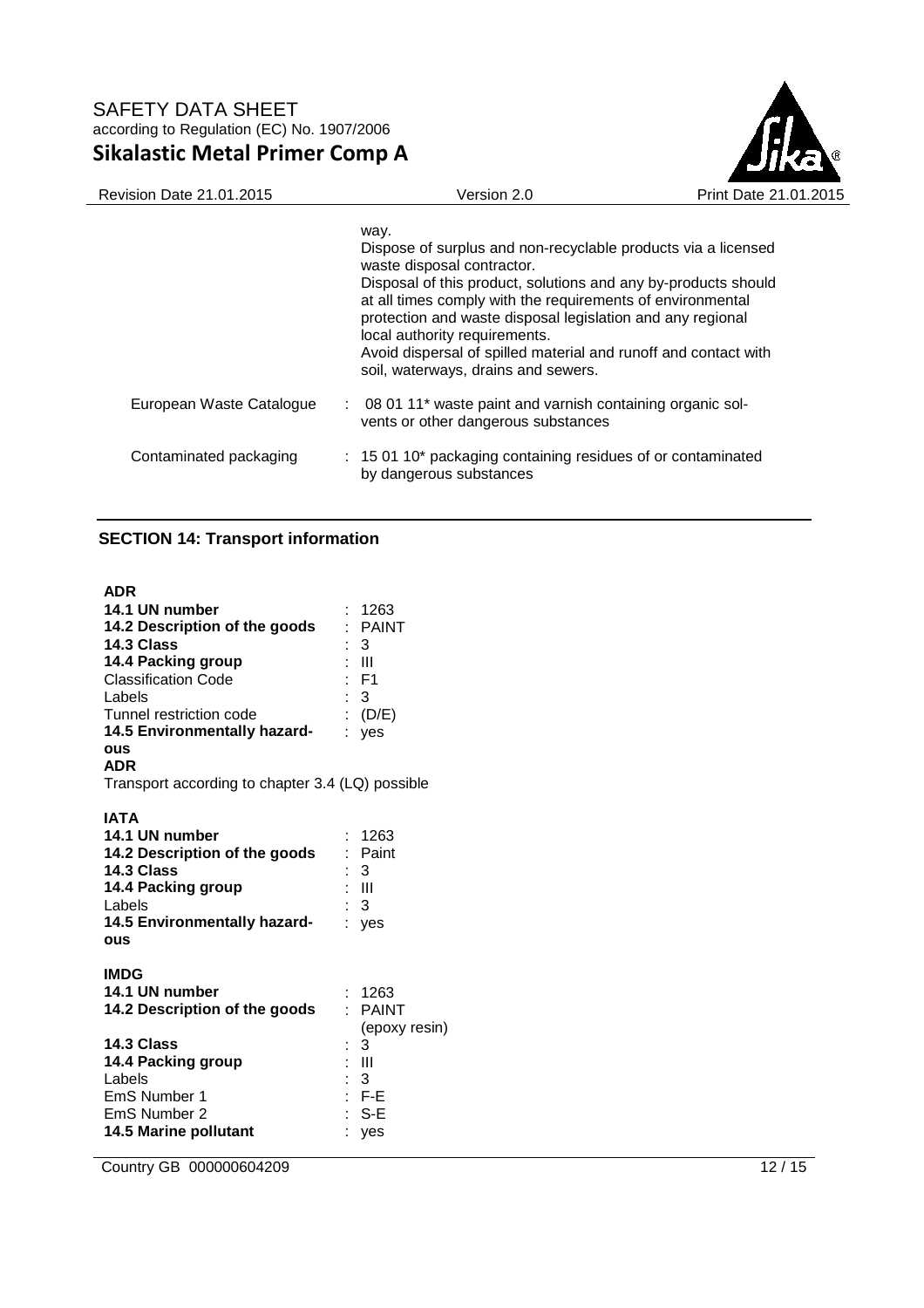

Revision Date 21.01.2015 Version 2.0 Print Date 21.01.2015

**14.6 Special precautions for user** No data available

**14.7 Transport in bulk according to Annex II of MARPOL 73/78 and the IBC Code** not applicable

# **SECTION 15: Regulatory information**

### **15.1 Safety, health and environmental regulations/legislation specific for the substance or mixture**

### **Labelling according to EC Directives (1999/45/EC)**

| Labelling according to EC Directives (1999/45/EC)                                                                                                                                      |                                  |                                                |                                                                                                                                                                                             |
|----------------------------------------------------------------------------------------------------------------------------------------------------------------------------------------|----------------------------------|------------------------------------------------|---------------------------------------------------------------------------------------------------------------------------------------------------------------------------------------------|
| Hazard pictograms                                                                                                                                                                      |                                  |                                                |                                                                                                                                                                                             |
|                                                                                                                                                                                        |                                  |                                                |                                                                                                                                                                                             |
| Irritant                                                                                                                                                                               | Dangerous for the<br>environment |                                                |                                                                                                                                                                                             |
| R-phrase(s)                                                                                                                                                                            |                                  | $:$ R <sub>10</sub><br>R36/38<br>R43<br>R51/53 | Flammable.<br>Irritating to eyes and skin.<br>May cause sensitisation by skin contact.<br>Toxic to aquatic organisms, may cause<br>long-term adverse effects in the aquatic<br>environment. |
| S-phrase(s)                                                                                                                                                                            |                                  | $\therefore$ S24<br>S37                        | Avoid contact with skin.<br>Wear suitable gloves.                                                                                                                                           |
| Hazardous components which must be listed on the label:<br>500-033-5<br>reaction product: bisphenol-A-(epichlorhydrin) and epoxy resin (number<br>average molecular weight $\leq$ 700) |                                  |                                                |                                                                                                                                                                                             |
| Special labelling of certain<br>: Contains epoxy constituents. See information supplied by the<br>manufacturer.<br>mixtures                                                            |                                  |                                                |                                                                                                                                                                                             |

### **Prohibition/Restriction**

| REACH - Restrictions on the manufacture, placing on<br>the market and use of certain dangerous substances,<br>preparations and articles (Annex XVII) |                                              |  | : not applicable                                     |
|------------------------------------------------------------------------------------------------------------------------------------------------------|----------------------------------------------|--|------------------------------------------------------|
| REACH - Candidate List of Substances of Very High<br>Concern for Authorisation (Article 59).                                                         |                                              |  | : None of the components are listed<br>$(=>0.1\%)$ . |
| REACH - List of substances subject to authorisation<br>(Annex XIV)                                                                                   |                                              |  | : not applicable                                     |
| <b>REACH Information:</b>                                                                                                                            | All substances contained in our Products are |  |                                                      |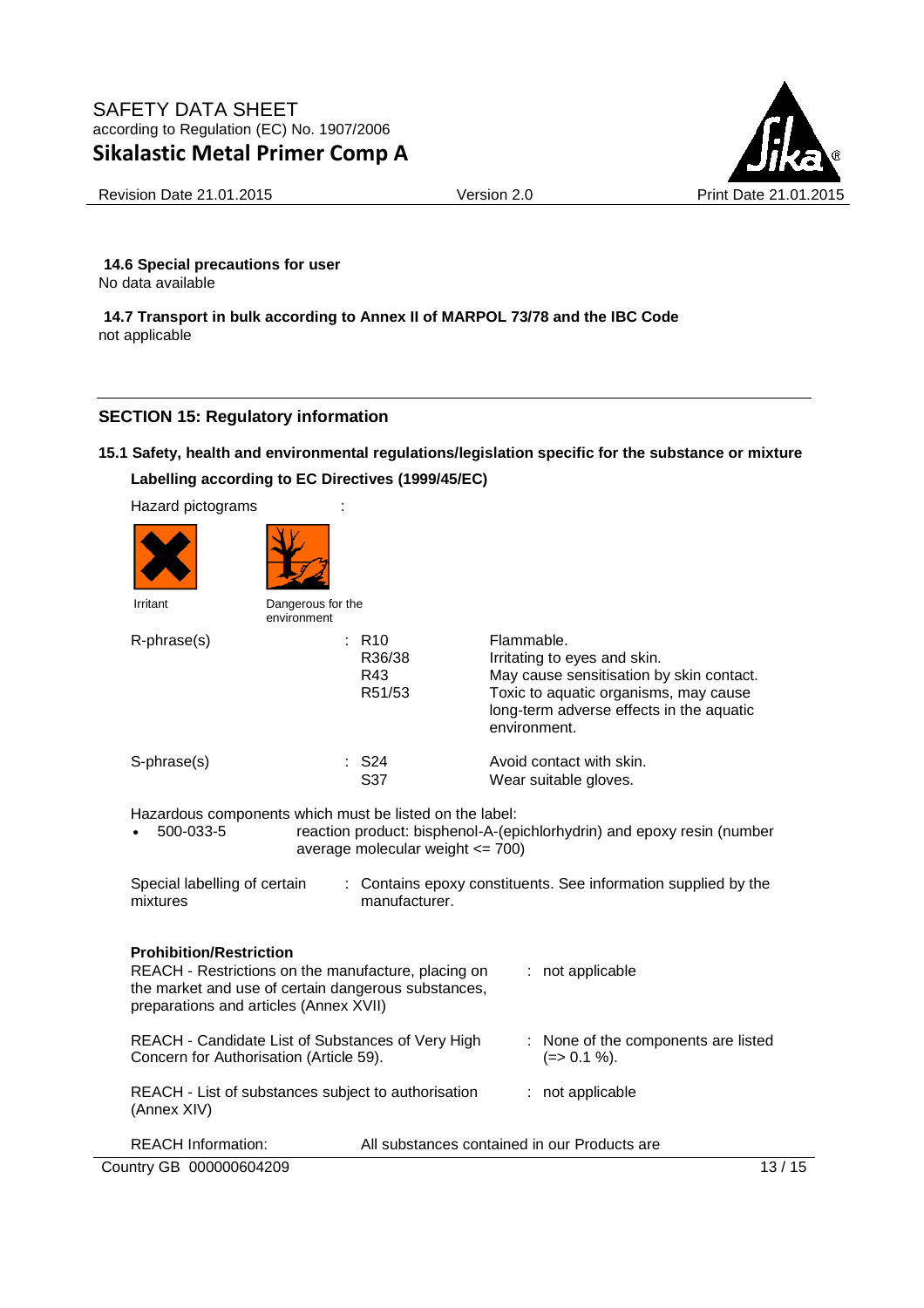

| <b>Revision Date 21.01.2015</b> | Version 2.0                                                                                                                                                                                   | Print Date 21.01.2015 |
|---------------------------------|-----------------------------------------------------------------------------------------------------------------------------------------------------------------------------------------------|-----------------------|
|                                 | - preregistered or registered by our upstream suppliers, and/or<br>- preregistered or registered by us, and/or<br>- excluded from the regulation, and/or<br>- exempted from the registration. |                       |
| VOC-CH (VOCV)                   | $: 10.1 \%$                                                                                                                                                                                   |                       |
| VOC-EU (solvent)                | $: 10.1 \%$                                                                                                                                                                                   |                       |
|                                 |                                                                                                                                                                                               |                       |

If other regulatory information applies that is not already provided elsewhere in the Safety Data Sheet, then it is described in this subsection.

| Health, safety and environ-   | : The Chemicals (Hazard Information and Packaging for Sup- |
|-------------------------------|------------------------------------------------------------|
| mental regulation/legislation | ply) Regulations 2002                                      |
| specific for the substance or | Control of Substances Hazardous to Health Regulations 2002 |
| mixture:                      | The Management of Health and Safety at Work Regulations    |
|                               | 1999                                                       |
|                               | Health and Safety at Work Act 1974                         |
|                               | Environmental Protection Act 1990 & Subsidiary Regulations |

### **15.2 Chemical Safety Assessment**

This product contains substances for which Chemical Safety Assessments are still required.

# **SECTION 16: Other information**

| <b>Full text of R-Phrases</b>    |                                                                                                |         |
|----------------------------------|------------------------------------------------------------------------------------------------|---------|
| R <sub>10</sub>                  | Flammable.                                                                                     |         |
| R <sub>20</sub>                  | Harmful by inhalation.                                                                         |         |
| R <sub>20</sub> /21              | Harmful by inhalation and in contact with skin.                                                |         |
| R36/37/38                        | Irritating to eyes, respiratory system and skin.                                               |         |
| R36/38                           | Irritating to eyes and skin.                                                                   |         |
| R37                              | Irritating to respiratory system.                                                              |         |
| R38                              | Irritating to skin.                                                                            |         |
| R43                              | May cause sensitisation by skin contact.                                                       |         |
| R51/53                           | Toxic to aquatic organisms, may cause long-term adverse effects in the<br>aquatic environment. |         |
| R65                              | Harmful: may cause lung damage if swallowed.                                                   |         |
| R66                              | Repeated exposure may cause skin dryness or cracking.                                          |         |
| R67                              | Vapours may cause drowsiness and dizziness.                                                    |         |
| <b>Full text of H-Statements</b> |                                                                                                |         |
| H <sub>226</sub>                 | Flammable liquid and vapour.                                                                   |         |
| H <sub>304</sub>                 | May be fatal if swallowed and enters airways.                                                  |         |
| H312                             | Harmful in contact with skin.                                                                  |         |
| H315                             | Causes skin irritation.                                                                        |         |
| H317                             | May cause an allergic skin reaction.                                                           |         |
| H <sub>319</sub>                 | Causes serious eye irritation.                                                                 |         |
| H332                             | Harmful if inhaled.                                                                            |         |
| H335                             | May cause respiratory irritation.                                                              |         |
| Country GB 000000604209          |                                                                                                | 14 / 15 |